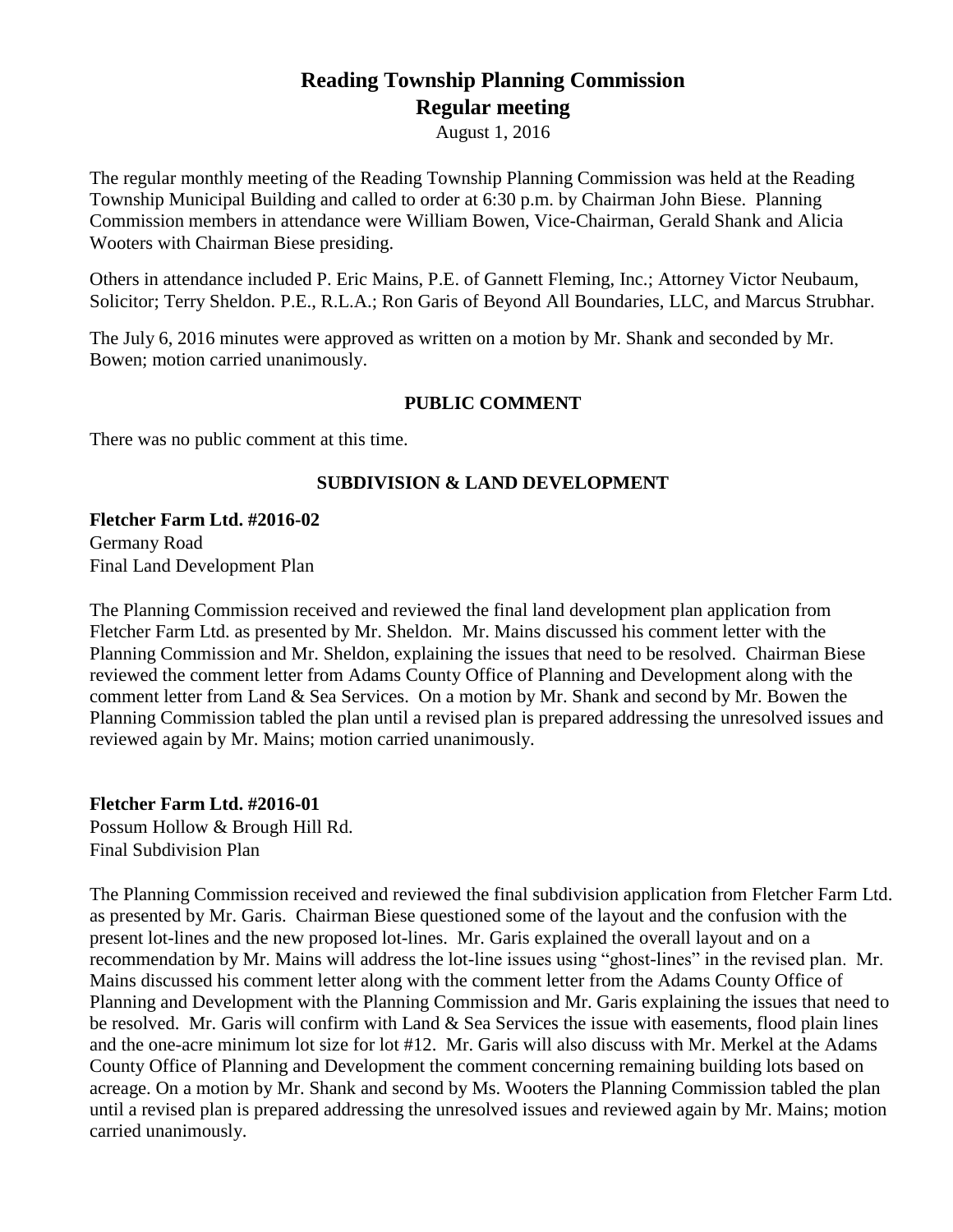The Planning Commission received and reviewed the PA Department of Environmental Protection Waiver and Non-Building Declaration for the Sewage Planning Module as prepared by Gil Picarelli, Township SEO for the Fletcher Farm Ltd. #2016-01subdivision plan. On a motion by Mr. Shank and second by Ms. Wooters the Planning Commission agreed to have Chairman Biese sign the planning module and forward the document to the Board of Supervisors for review and subsequent processing; motion carried unanimously.

### **Marcus Strubhar #2015-07**

Kuhn Fording Road Land Development Plan

The Planning Commission received and reviewed the revised final land development plan from Mr. Strubhar and the comment letter from Mr. Mains addressing issues from the previous Planning Commission meeting. Mr. Mains stated that based on his final review of the revised plan, all issues have been addressed to his satisfaction with the exception of these remaining four:

- 1. §22-309 An improvement bond would typically be required for the construction of the proposed Stormwater Management Facility and related Erosion Control practices. The Board of Supervisors will need to decide if they will require such financial surety for this agricultural accessory building construction.
- 2. §22-310 An As-Built or Record Plan shall be filed with the Township prior to issuance of the final "Use & Occupancy"
- 3. §23-502 The property owner shall sign and record a maintenance agreement with the Adams County Courthouse covering all stormwater control facilities that are to be privately owned prior to the approval of the final plan.
- 4. §22-306.A(27) The owner shall sign the plan prior to approval by the Township. All plans must have original signatures, seals and notarization.

The Planning Commission reviewed these items with Mr. Strubhar who was in attendance at the meeting. On a motion by Mr. Bowen and a second by Mr. Shank, the Planning Commission has given conditional approval of the final plan for Marcus Stubhar #2015-07 with the condition the four points listed above are resolved, and has recommended the final plan proceed to the Board of Supervisors for review; motion carried unanimously.

# **ZONING HEARING**

The Planning Commission received and reviewed the Notice of Decision from the Lester & Larry Miller Zoning Hearing Board #2016-01Z that was conducted on June 28, 2016. Mr. Neubaum expressed he is pleased with the new format and detail provided in the Notice of Decision.

#### **MISCELLANEOUS**

Chairman Biese updated the Planning Commission on the Recreation Park/Playground after visiting and reviewing the original proposed site last month with other members of the Planning Commission. It was decided that this site would not be a feasible location for the playground. The Planning Commission has agreed to review other options for potential site locations after the "Fee-in-lieu-of" plan is developed by the Adams County Office of Planning and Development and implemented by the Board of Supervisors.